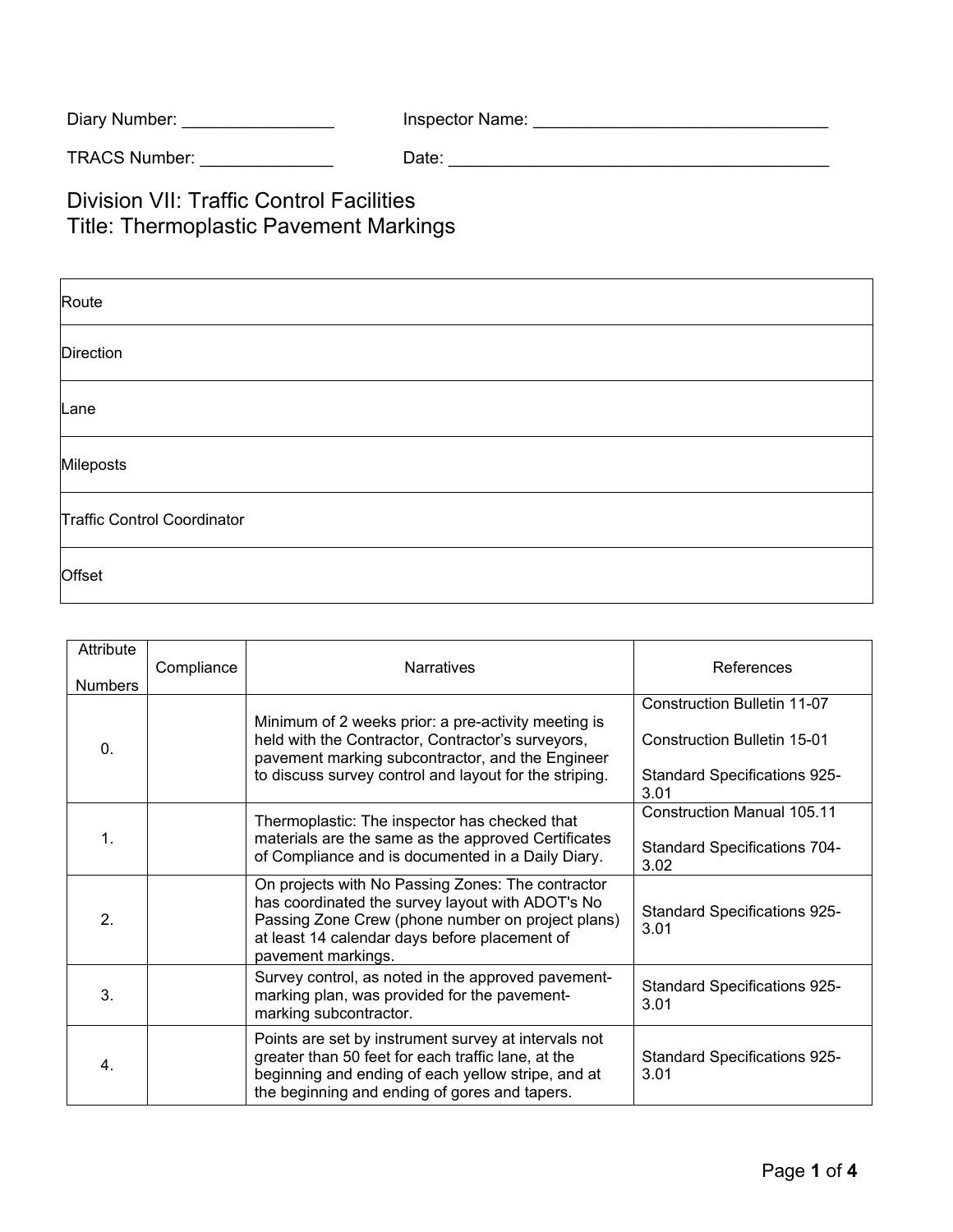| 5.  | Unless otherwise noted on the plans, the final striping<br>is applied not less than 30 calendar days after the<br>placement of the initial painted striping or as specified<br>by the Engineer or project plans.                                                                                                                                                                                                 | <b>Plan Striping Notes</b>                              |
|-----|------------------------------------------------------------------------------------------------------------------------------------------------------------------------------------------------------------------------------------------------------------------------------------------------------------------------------------------------------------------------------------------------------------------|---------------------------------------------------------|
| 6.  | When striping on PCCP (Portland Cement Concrete<br>Pavement): Any curing compound present is<br>removed by means of a high-pressure water jet or<br>sandblasting at least one inch beyond the width,<br>followed by sweeping and high-pressure air spray.                                                                                                                                                        | <b>Standard Specifications 704-</b><br>3.02(D)          |
| 7.  | The width of the striping is in accordance with the<br>striping plan. (When plan stripe width is six (6)<br>inches, actual width is 6 to 6 $\frac{1}{2}$ inches; when plan<br>stripe width is 8 inches, width is 8 to 9 inches; when<br>plan stripe width is over 8 inches, width is plan width<br>± ONE inch).                                                                                                  | <b>Standard Specifications 704-</b><br>3.02(G)          |
| 8.  | The final striping shall be 90 mil (0.090 inch) thick<br>alkyd extruded thermoplastic reflectorized striping<br>placed over the initial striping 30 - 60 calendar days<br>after initial striping, as directed by the engineer.                                                                                                                                                                                   | <b>Standard Specifications 704-</b><br>3.02(G)          |
| 9.  | For lane lines (broken white lines) and gore lines,<br>final striping shall be 3M stamark high performance<br>tape series 380 or 390 applied in accordance with<br>special provisions for item 7050047 - pavement<br>markings, preformed, patterned, white stripe. The<br>Contractor shall groove the pavement prior to the<br>application of the tape. All other markings shall be<br>applied at the same time. | Special Provisions 705-3                                |
| 10. | The final stop bars and freeway pavement arrows<br>shall be white 90 mil (0.090 inch) thick alkyd extruded<br>thermoplastic reflectorized markings.                                                                                                                                                                                                                                                              | <b>Standard Specifications 704-</b><br>3.02(G)          |
| 11. | Glass beads are double dropped and the two types of<br>beads are stored in separate hoppers.                                                                                                                                                                                                                                                                                                                     | Special Provisions 704-3.02 (G)                         |
| 12. | The skips and spacing are the correct length (the gap<br>length is within six inches for a 40-foot cycle).                                                                                                                                                                                                                                                                                                       | <b>Standard Specifications 708-</b><br>3.02             |
| 13. | Pre-formed Pavement Markings are applied when the<br>roadway surface is dry, clean, and the surface<br>temperature is not less than 60 degree F before<br>applying.                                                                                                                                                                                                                                              | <b>Standard Specifications 705-3</b>                    |
| 14. | Preformed Pavement Markings will not be applied<br>over other markings or old paint unless specified in<br>the project plans or directed by the Engineer.                                                                                                                                                                                                                                                        | <b>Standard Specifications 705-3</b>                    |
| 15. | Preformed Pavement Markings: Are butt splices only<br>and not overlap the marking material. All markings<br>shall be thoroughly tamped with approved<br>mechanical tampers.                                                                                                                                                                                                                                      | <b>Standard Specifications 705-3</b>                    |
| 16. | Preformed pavement marks: If required, a grove is<br>cut 100 mils ± 10 mils deep (the thickness of 2 dimes<br>= 106 mils), one-inch wider than the tape used.                                                                                                                                                                                                                                                    | Special Provisions 705-3                                |
| 17. | Preformed pavement tape is placed per the<br>manufacturer's guidelines.                                                                                                                                                                                                                                                                                                                                          | Special Provisions 705-3                                |
| 18. | Samples were taken for non-reflective markers (one<br>per lot / type), and for reflective markers. (three<br>markers each lot).                                                                                                                                                                                                                                                                                  | <b>Material Testing Manual Series</b><br>900 Appendix C |
|     |                                                                                                                                                                                                                                                                                                                                                                                                                  | Standard Specifications 705-3                           |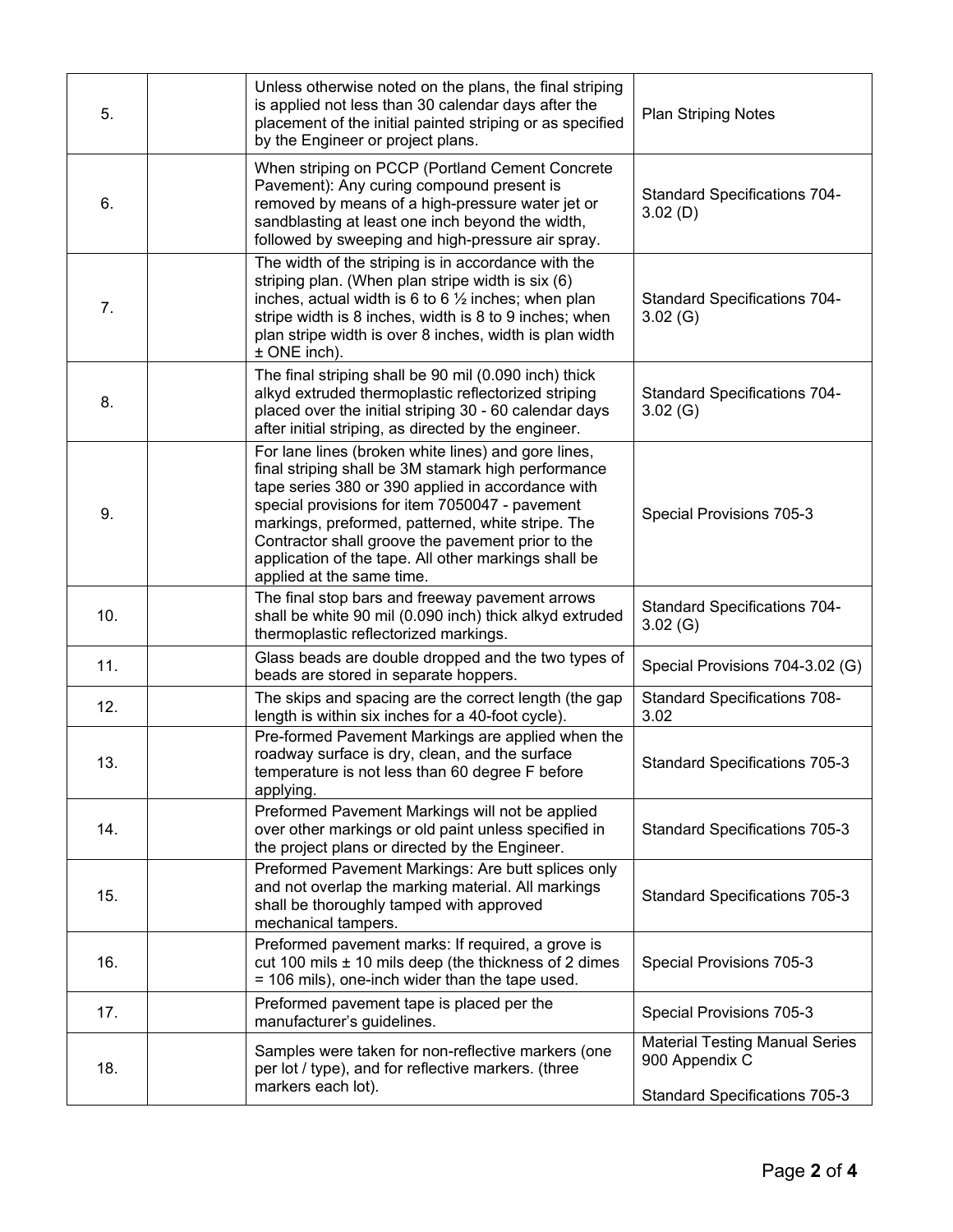| 19. | Recessed pavement markers are placed in a five-foot<br>grooved channel: one-foot flat with a two-foot ramp at<br>each end.                                                                                                                                                                                                                            | Signing and Marking Standard<br>Drawings M-18                                                              |
|-----|-------------------------------------------------------------------------------------------------------------------------------------------------------------------------------------------------------------------------------------------------------------------------------------------------------------------------------------------------------|------------------------------------------------------------------------------------------------------------|
| 20. | Raised pavement markers are applied on a surface<br>free of dirt, existing lines, curing compound, grease,<br>oil, moisture, loose or unsound layers and any other<br>material, which could adversely affect the bond of the<br>adhesive roadway surface.                                                                                             | <b>Standard Specifications 706-3</b>                                                                       |
| 21. | Raised pavement markers are applied on roadway<br>surface with the air temperature a minimum of 40<br>degrees F and rising (weather not foggy or rainy).                                                                                                                                                                                              | <b>Standard Specifications 706-3</b>                                                                       |
| 22. | Raised pavement markers are applied on a line<br>approved by the Engineer and in such manner that<br>the reflective face of the markers is perpendicular to a<br>line parallel to the roadway centerline.                                                                                                                                             | <b>Standard Specifications 706-3</b>                                                                       |
| 23. | No pavement markers were installed over longitudinal<br>or transverse joints of the pavement surface.                                                                                                                                                                                                                                                 | <b>Standard Specifications 704-3</b>                                                                       |
| 24. | The correct types of markers are applied.                                                                                                                                                                                                                                                                                                             | <b>Plan Striping Notes</b>                                                                                 |
| 25. | Pavement markers and markings are placed in<br>accordance with the project plans.                                                                                                                                                                                                                                                                     | <b>Plan Striping Notes</b>                                                                                 |
| 26. | For thermoplastic: Approved glass beads are used for<br>all thermoplastic striping.                                                                                                                                                                                                                                                                   | <b>Materials Testing Manual</b><br>Series 900 Appendix C<br><b>Standard Specifications 704-</b><br>3.02(B) |
| 27. | Ribbon-gun application for thermoplastic is applied<br>when the surface is dry and the wind chill factor is 65<br>degrees F and rising. For other thermoplastic<br>application procedures, the roadway surface is dry<br>and 55 degrees F and rising. The temperature<br>measurements shall be recorded in a logbook and<br>provided to the Engineer. | <b>Standard Specifications 704-</b><br>3.02(F)                                                             |
| 28. | Ribbon-gun application for thermoplastic: For<br>elevation changes greater than 1,000 feet,<br>temperature readings at the highest elevation will<br>govern. The temperature measurements shall be<br>recorded in a logbook and provided to the Engineer.                                                                                             | <b>Standard Specifications 704-</b><br>3.02(F)                                                             |
| 29. | The PCCP surface is cleaned of curing compound<br>and debris, and is dry before the striping is applied.<br>(curing compound is removed at least TWO inches<br>beyond the entire perimeter of each marking).                                                                                                                                          | <b>Standard Specifications 704-</b><br>3.02(D)                                                             |
| 30. | On both new and old PCCP: If indicated on the<br>project plans or by thermoplastic manufacturer, a<br>primer-sealer has been applied to the PCCP prior to<br>placement of thermoplastic pavement markings.                                                                                                                                            | <b>Standard Specifications 704-</b><br>3.02(E)                                                             |
| 31. | The correct type and color pavement markers and<br>markings are used and are placed in the correct<br>orientation.                                                                                                                                                                                                                                    | <b>Plan Striping Notes</b>                                                                                 |
| 32. | When Double drop method is used, Type I or Type III<br>beads are not allowed in the same hopper.                                                                                                                                                                                                                                                      | Special Provisions 704-3.02 (G)                                                                            |